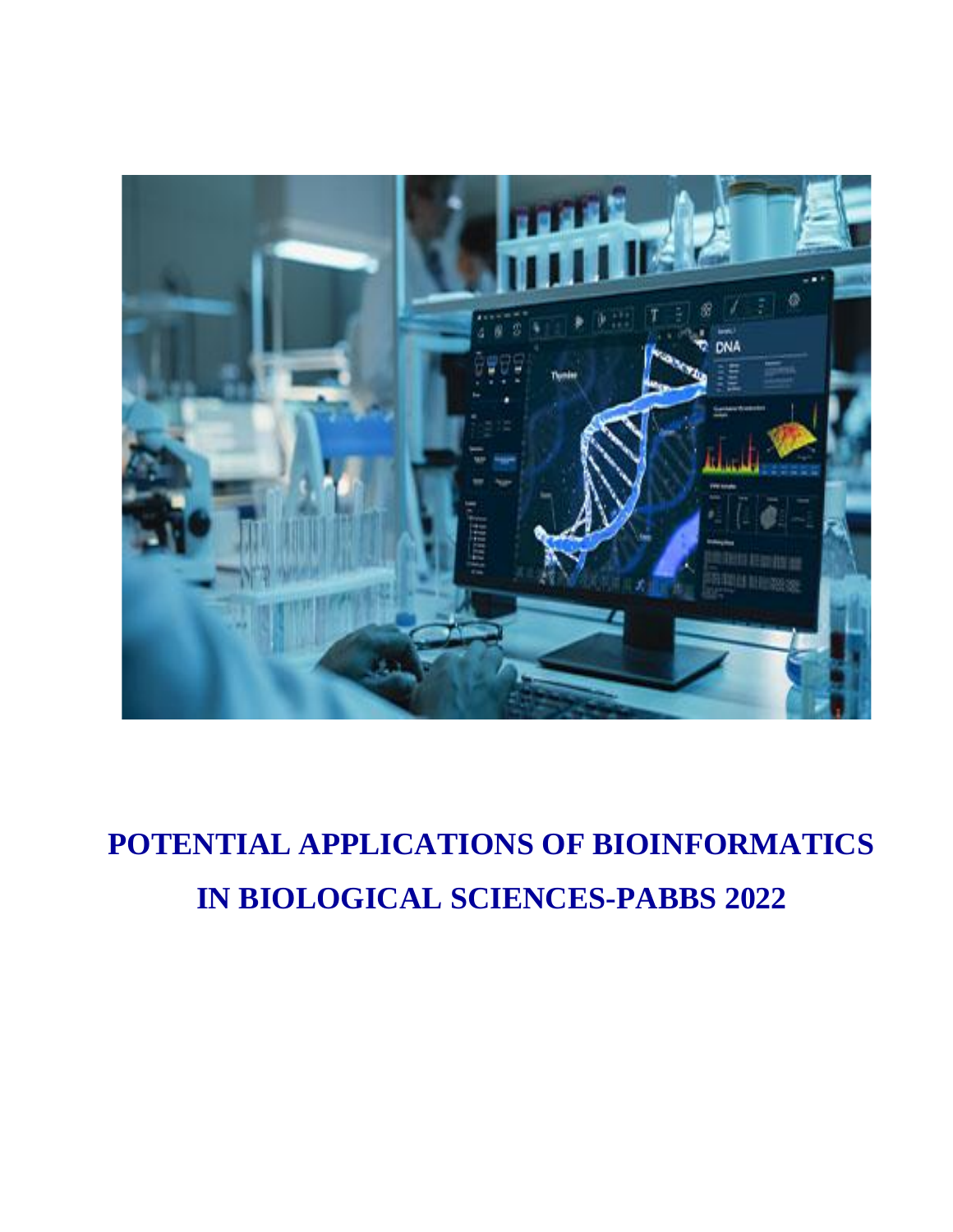### **Chief Patrons**



Dr. Ishari K. Ganesh (Founder-Chancellor, VISTAS)



**& Development, VISTAS**



**Dr.A.Jothi Murugan Dr. Arthi K. Ganesh, Ms.Preethaa K. Ganesh Ms.PreethaaPro-Chancellor- Planning Pro-Chancellor- Academics, VISTAS Vice President, VISTAS Vice Chancellor, VISTAS**<br> **Vice Chancellor, Planning**<br> **Vice Chancellor-** Academics, VISTAS<br> **Pro-Chancellor-** Planning<br> **Pro-Chancellor-** Academics, VISTAS<br> **Pro-Chancellor-** Academics, VISTAS<br> **Pro-Chancellor, VISTAS**<br>



**Dr. S. Sriman Narayanan Dr.P.Saravanan Dr. A. Udhaya kumar**





**Vice Chancellor, VISTAS Registrar, VISTAS Controller of Examination, VISTAS**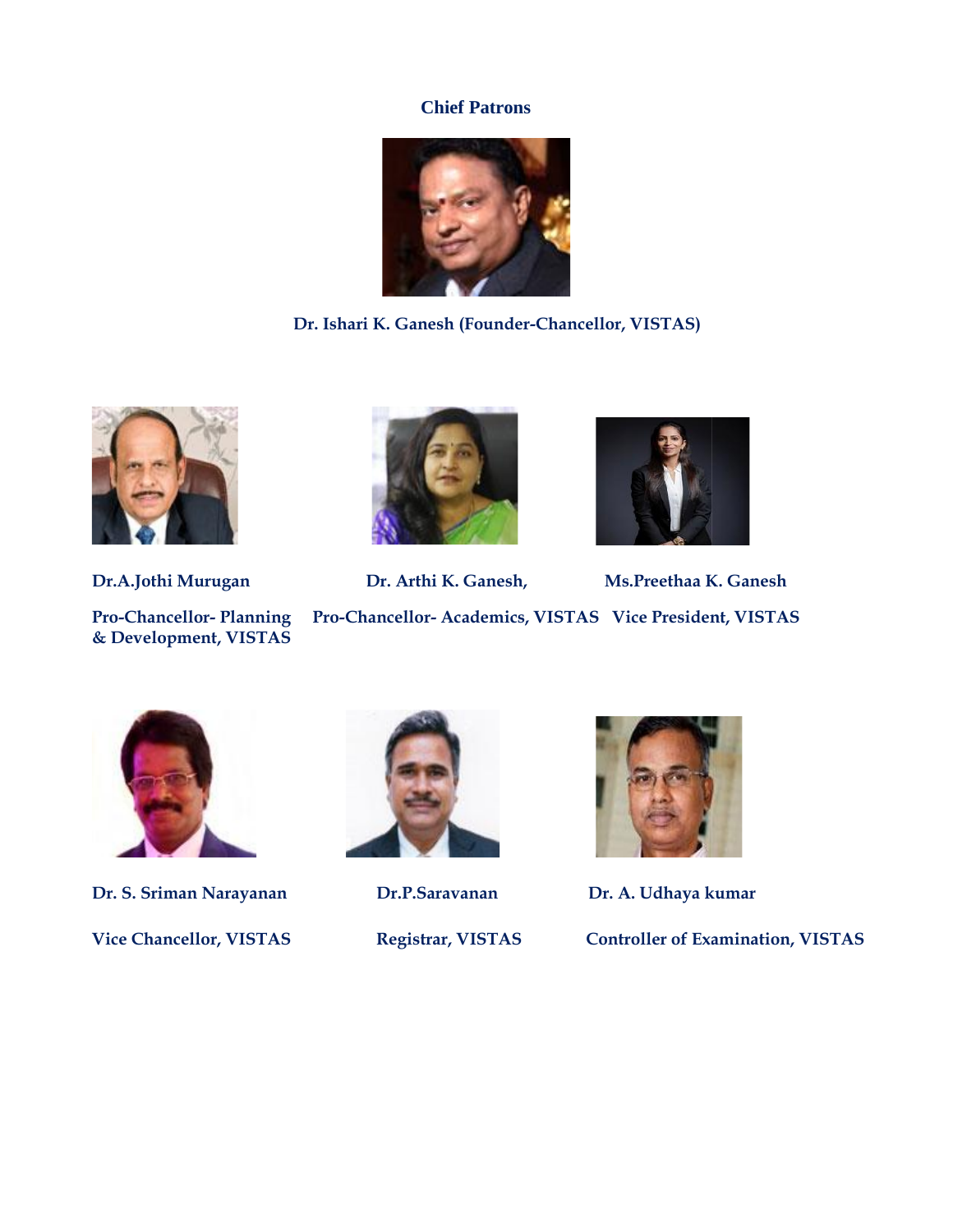## **EDITORIALBOARD©**

|  |  |  |  |  |  | 1. Dr. Radha Mahendran, Professor and Head, Dept. of Bioinformatics, VISTAS. |  |
|--|--|--|--|--|--|------------------------------------------------------------------------------|--|
|--|--|--|--|--|--|------------------------------------------------------------------------------|--|

**2. Dr. R.Priya, Assistant Professor, Dept. of Bioinformatics, VISTAS.**

**3. Dr.M.Vinoth, Assistant Professor,Dept. of Bioinformatics, VISTAS.**

- **4. Dr.J.Suganya, Assistant Professor,Dept. of Bioinformatics, VISTAS.**
- **5. Dr.M.Nishandhini, Assistant Professor,Dept. of Bioinformatics, VISTAS.**

**Publisher** : Darshan Publishers, Rasipuram, Namakkal (Dt), Tamil Nadu, India

**Edition** : Special Edition, PABBS'2022

**Date** : 4<sup>th</sup> May, 2022

*All rights are reserved. No part of this publication may be reproduced, stored in a retrieval system or transmitted in any form or by any means, electronic, mechanical, photocopying, recording or otherwise, without the prior permission of the copyright holder.*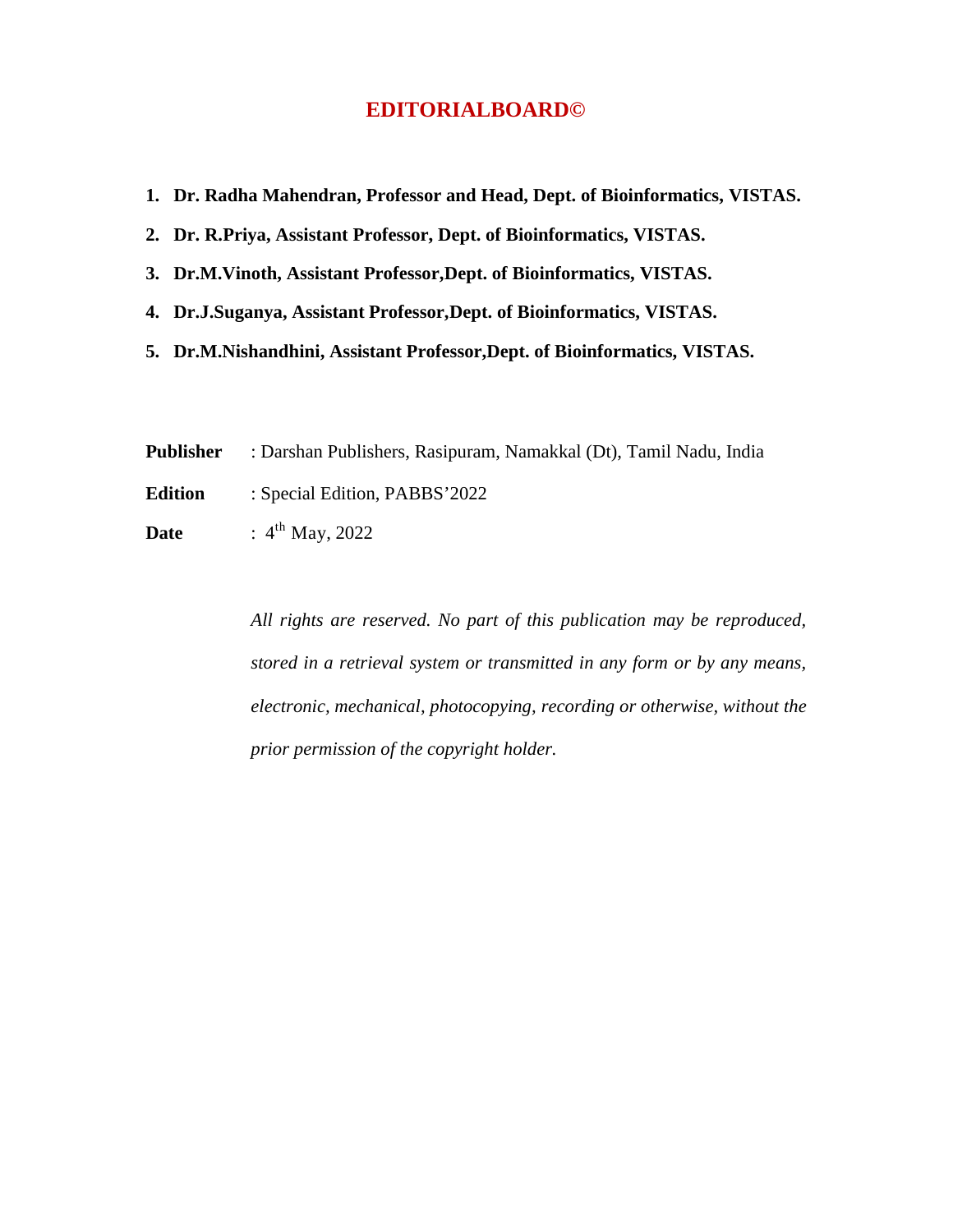# **PREFACE**

*Vels Institute of Science, Technology & Advanced Studies (VISTAS) is one among the premier educational institutions in India founded by Dr. Ishari K Ganesh, a visionary and an eminent educationist, in fond memory of his father Shri. Ishari Velan, a former minister in the popular Govt. of Dr. MGR Vels group of institutions was established in the year 1992 and granted Deemed to be University status by the Ministry of HRD, Govt. of India in 2008 (UnderSection3 of UGC Act 1956) and now running 30 educational institutions. This esteemed institution offers courses in multiple streams over the last 30 years such as under graduate, post graduate and doctoral programmes in Medicine, Engineering, Management, Pharmaceutical Sciences, Maritime studies, Science and Humanities. VISTAS has been accredited with NAAC "A" grade in its new regulation scheme and announced as mentor institution.*

#### *Editorial Board*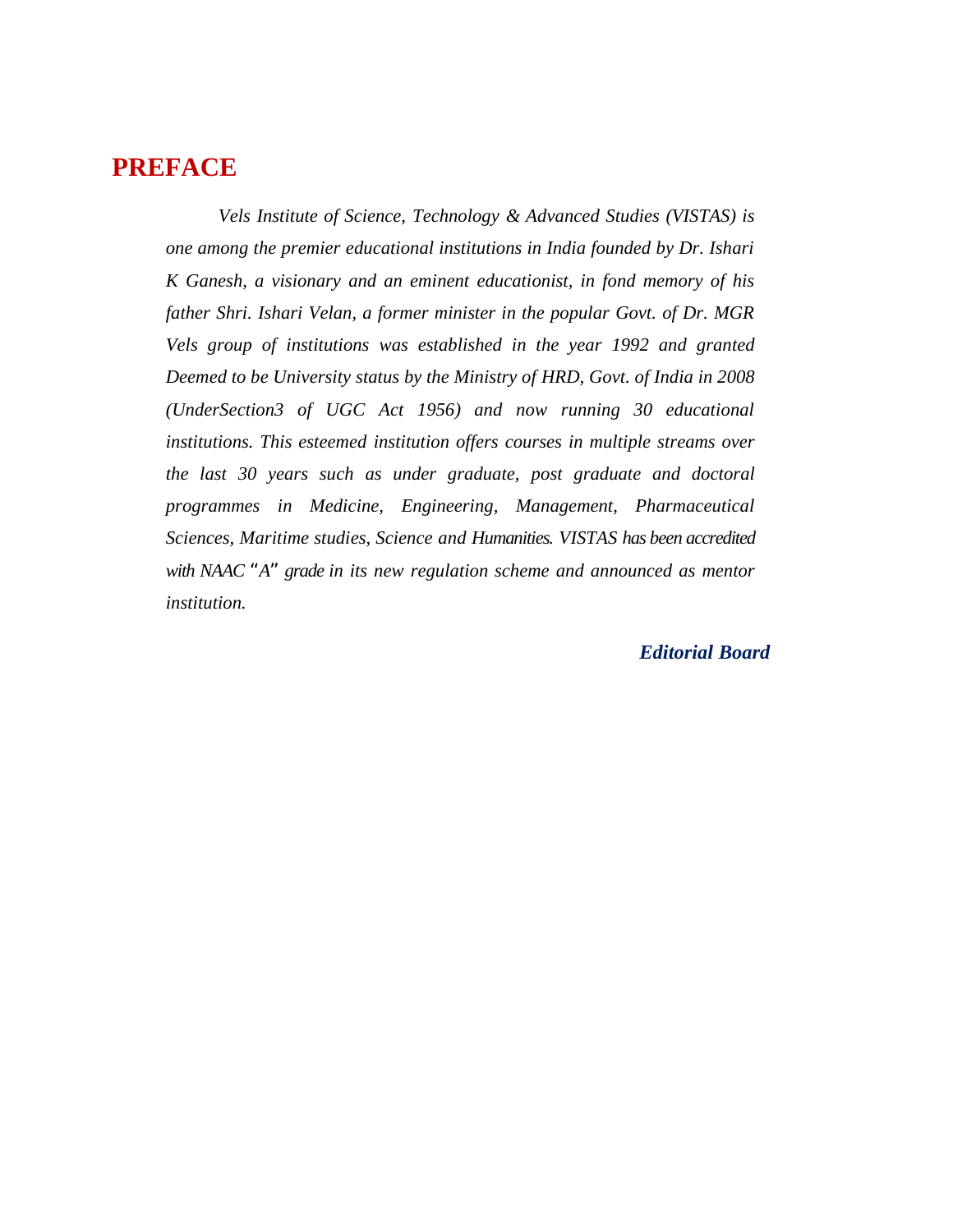## **ACKNOWLEDGEMENT**

*The main objective of the conference is to explore the POTENTIAL APPLICATIONS OF BIOINFORMATICS IN BIOLOGICAL SCIENCES (PABBS 2022).It mainly aims to create a global virtual platform for debating new areas of research and bioinformatics advancements. It encompasses the process of creating medicinally useful substances, modifying genetic features in plants and animals, identifying new variant through Next generation Sequencing, diagnosis, personalized Medicine, Pharmacogenomics, primer Designing, Drug Designing,Crispr-Cas9 Technology and all elements of Environmental aspects.*

*We would like to convey our heartfelt thanks to every one of the authors, researchers, and reviewers who contributed their time and expertise to "POTENTIAL APPLICATIONS OF BIOINFORMATICS IN BIOLOGICAL SCIENCES PABBS 2022." This special edition is entirely a collaborative effort. This would not have been possible without the tremendous efforts of all of the authors, and we are confident that their contributions enhanced the conference relevance. These research articles serves as a prime multidisciplinary venue for academics, practitioners, and educators to share the most recent trends in Bioinformatics its advances, and concerns, as well as practical difficulties and answers.*

*Editorial Board*